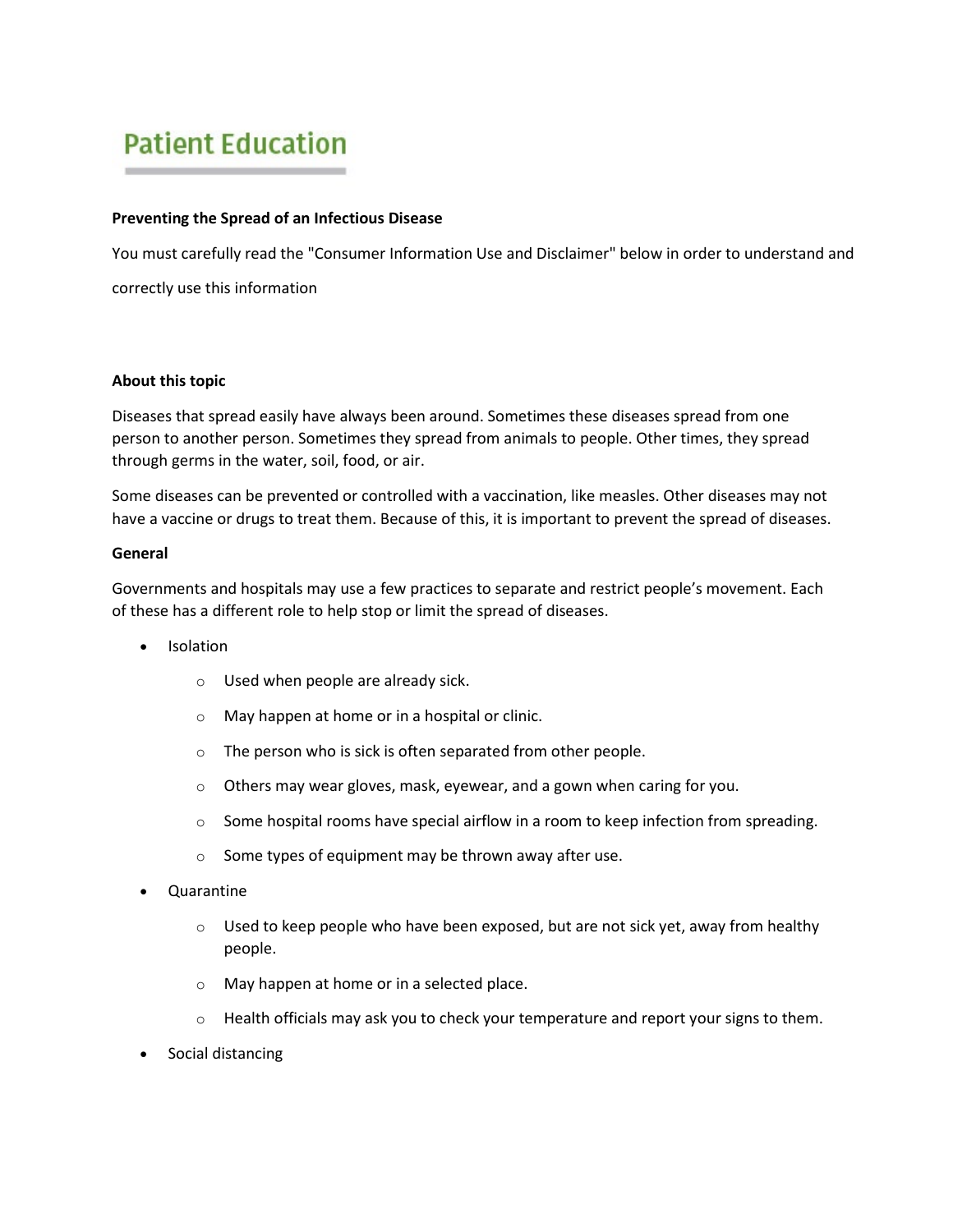- o Limits close contact between healthy people. This means staying at least 6 feet (1.8 meters) away from others.
- o Schools and workplaces may close or provide ways to learn or work from home.
- o Social events may be canceled. Some stores, restaurants, gyms, theaters, etc. may close to protect the public.
- o Use of barriers between the workers and you.

**Image(s)**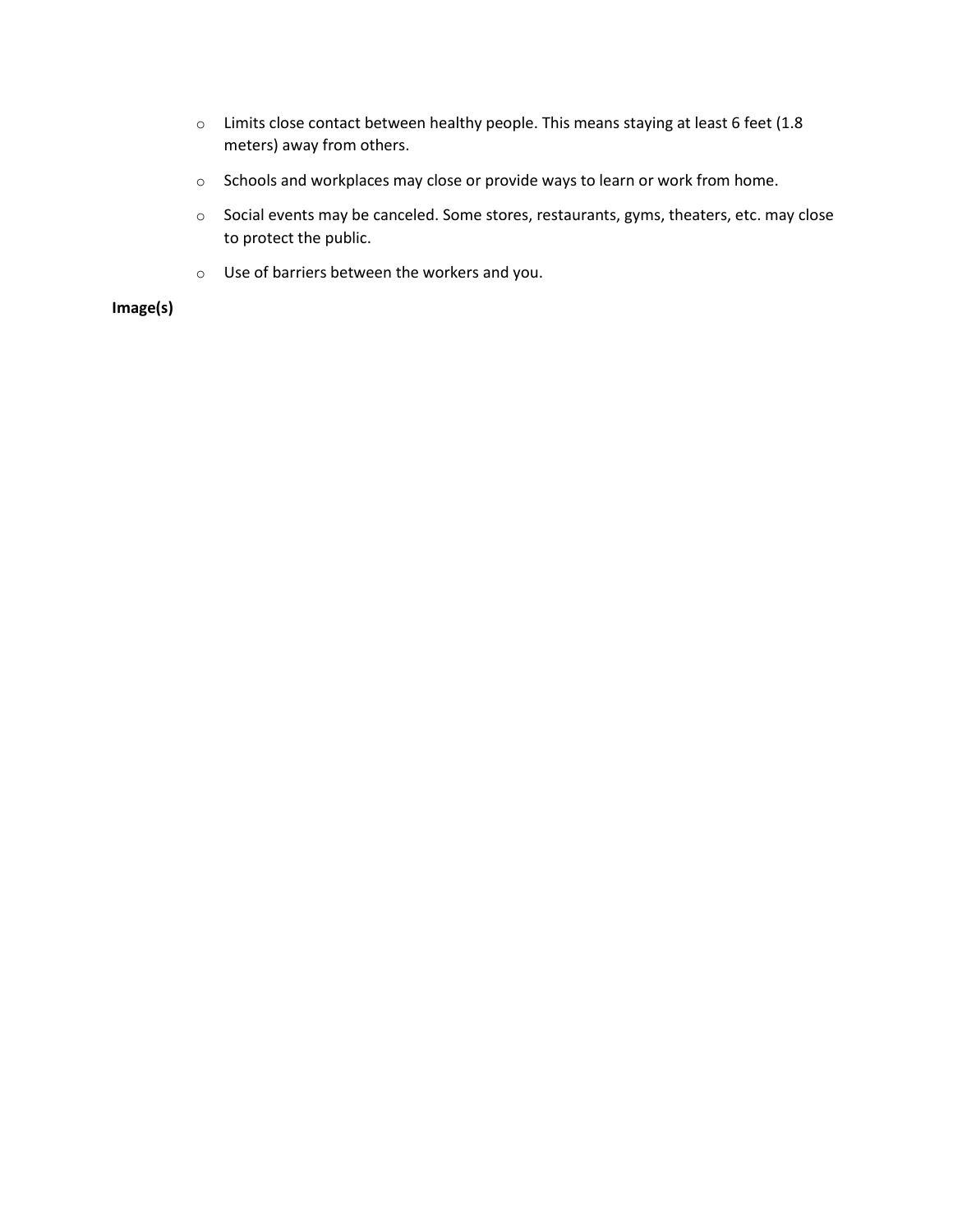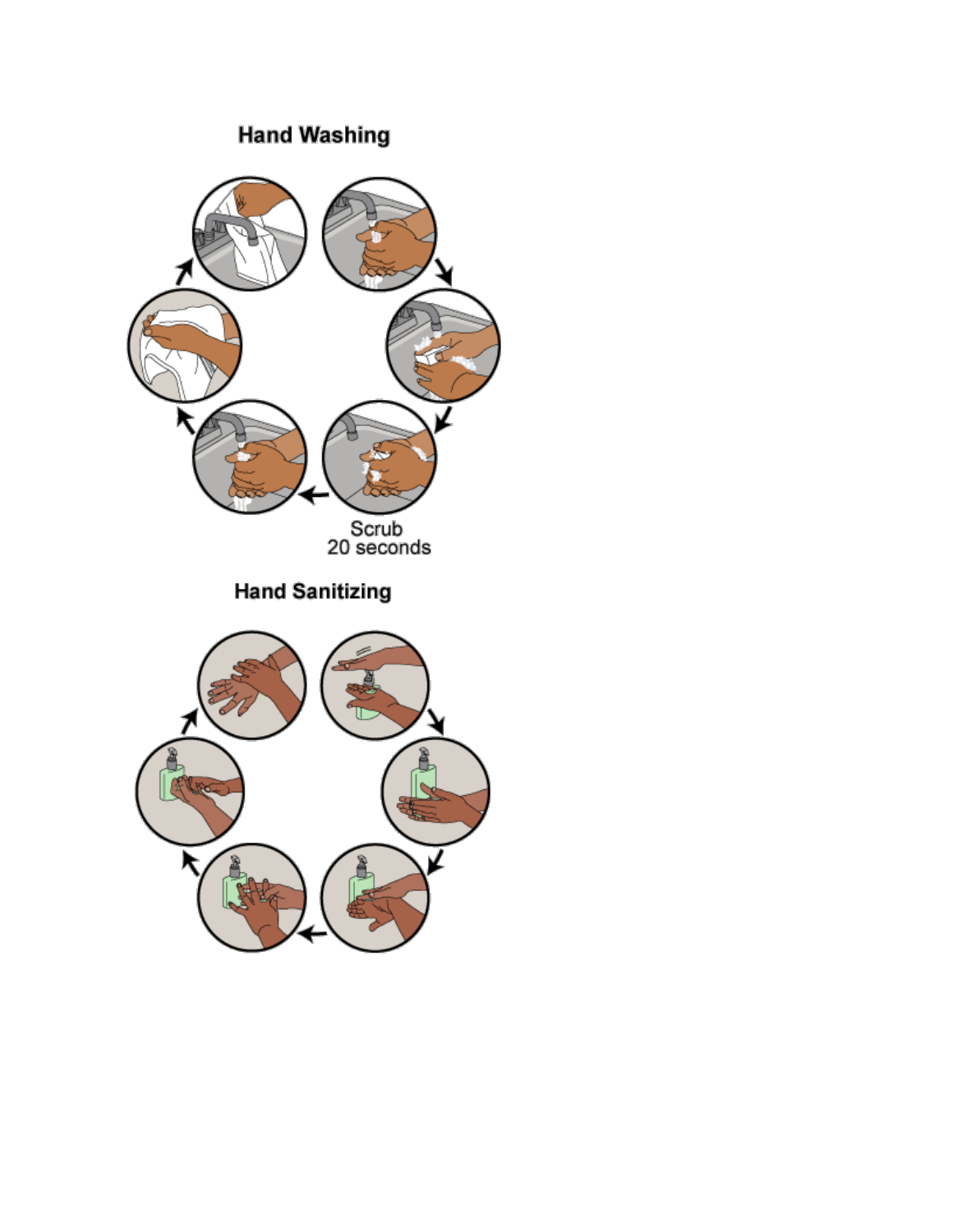# **Staying Healthy**



### **What can be done to prevent this health problem?**

- Wash your hands often with soap and water for at least 20 seconds, especially after you cough or sneeze. Use alcohol-based hand sanitizers with at least 60 percent alcohol if soap and water are not available. Rub your hands with the sanitizer for at least 20 seconds.
- Keep your hands away from your nose, eyes, and mouth. Germs most often enters the body through these parts.
- Avoid sharing your towels, tissues, food, or drink with anyone who is sick.
- Avoid crowds. Try to stay home as much as you can. If you do need to be in a group of other people, wash your hands often. Try to stay at least 6 feet (1.8 meters) apart. Avoid handshakes, hugs, and high fives.
- Get a flu shot each year.

To keep from spreading germs in the house or other places:

- If you are sick, stay at home. Stay in a separate room if possible. Often you can spread germs a few days before you have signs and as long as you still have symptoms.
- Cover your mouth and nose with tissue when you cough or sneeze. You can also cough into your elbow. Throw away tissues in the trash and wash your hands after touching used tissues.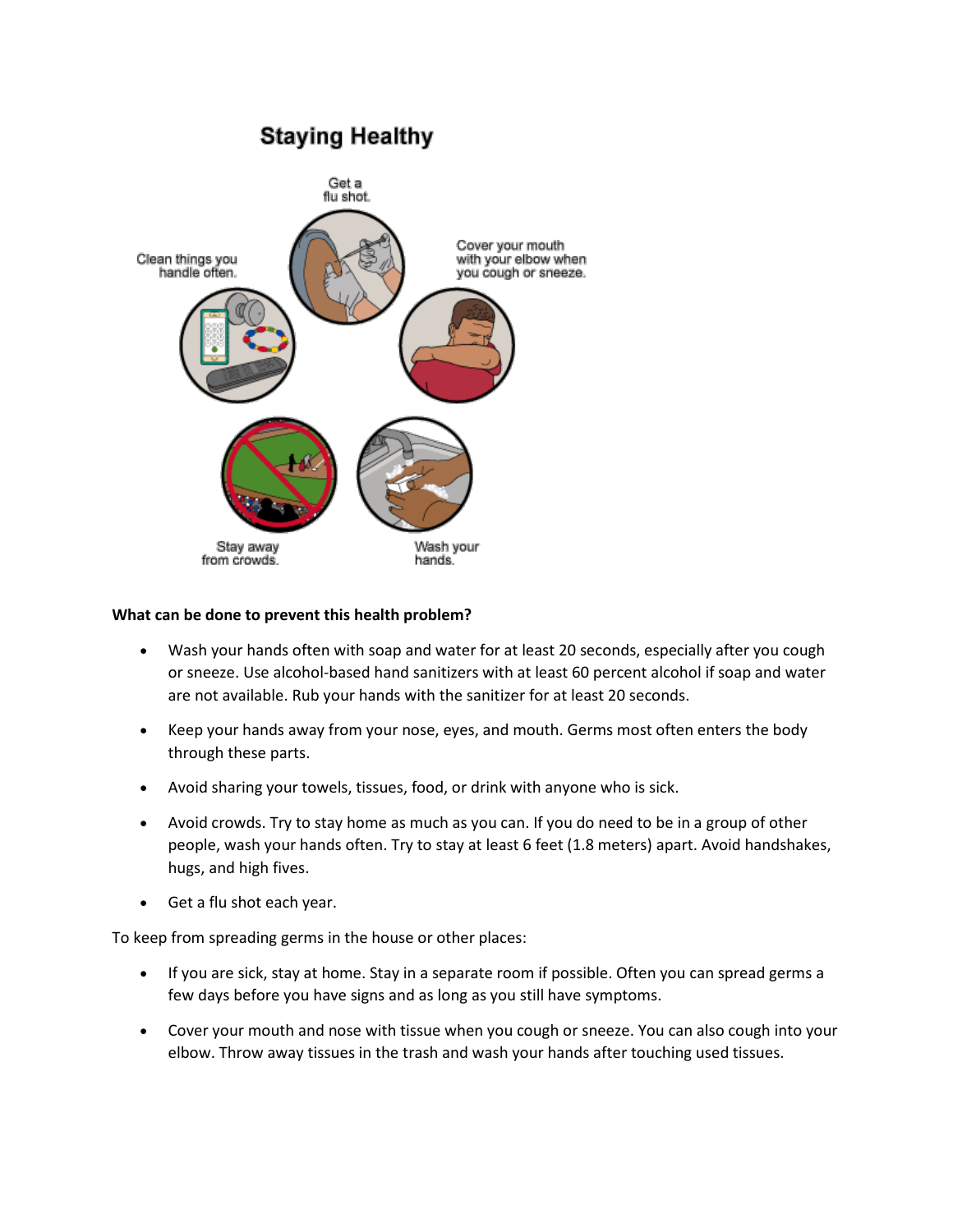• Keep your house clean by wiping down counters, sinks, faucets, doorknobs, telephones, remotes, and light switches with a cleaner with bleach or other disinfectant. Wash dishes in the dishwasher or with hot soapy water. Many germs can live on solid surfaces for 24 hours or longer.

# **Helpful tips**

Being placed on quarantine can be stressful. Here are some tips that may make it a little easier.

- Before a quarantine is set up, make a plan. Prepare for at least 2 weeks in your home for all family members and pets.
- Have enough food and water for everyone.
- Be sure you have a thermometer that works and a fever-reducing drug like acetaminophen or ibuprofen.
- Have plenty of tissues, hand sanitizer, and cleaning supplies available.
- Make sure you have enough prescription drugs that each person may need for a few weeks. Consider things like work, school, and childcare when you make your plan. You may need to do your normal activities, like work or school, from home.
- Plan for how you will stay in touch with family and friends during this time.
- Have a reliable source of information about the quarantine. Use simple terms to explain to young children.
- Think about how you might care for a family member if they get sick. Will you be able to separate them from others in your house?
- Ask for help and support from family and friends if you need it during this stressful time.

## **Where can I learn more?**

Centers for Disease Control and Prevention

<https://www.cdc.gov/quarantine/index.html>

Centers for Disease Control and Prevention

<https://www.cdc.gov/quarantine/quarantineisolation.html>

#### **Last Reviewed Date**

2021-10-08

Consumer Information Use and Disclaimer:

This generalized information is a limited summary of diagnosis, treatment, and/or medication information. It is not meant to be comprehensive and should be used as a tool to help the user understand and/or assess potential diagnostic and treatment options. It does NOT include all information about conditions, treatments, medications, side effects, or risks that may apply to a specific